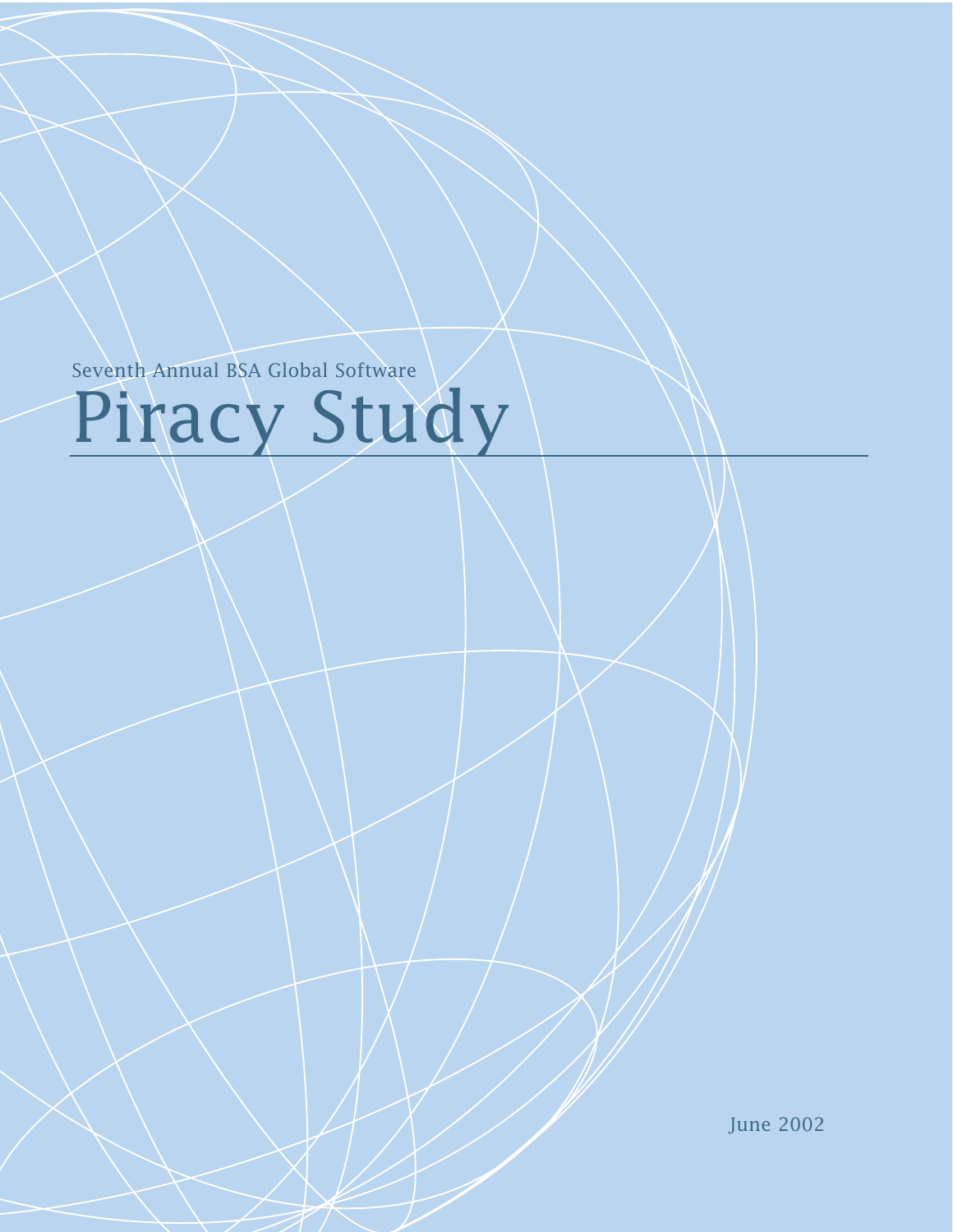## Seventh Annual BSA Global Software Piracy Study

In early 2002, International Planning and Represention (IPR) completed an analysis of n early 2002, International Planning and Research software piracy for the year 2001 as part of an ongoing study for the Business Software Alliance (BSA) and its member companies. The purpose of the study is to review the available data and utilize a systematic methodology to determine the worldwide business software piracy rates and the associated dollar losses. Software piracy is measured in this study as the amount of business application software installed in 2001 without a license.

#### **A . OVERVIEW**



The results from the annual BSA Global Piracy Study for 2001 indicate that software piracy continued to pose challenges for the software industry. For the first time in the study's history, the world piracy rate increased in two consecutive years, 2000 and 2001. The 2001 piracy rate of 40% is a marked increase from 37% in 2000. Both years were up from the low set in 1999 at 36%.

The dollar losses due to piracy declined 6.7% from 2000 to \$10.97 billion. This decline in dollar terms is not an indication of a decrease in the incidence of piracy. It is, in fact, the result of several other factors. The U.S. dollar was strong in 2001 relative to local currencies, and software prices as reported in U.S.

dollars continued to fall, advancing a trend of declining prices that has evolved over the last decade. The effect of this price decline is to partially mask the dollar impacts of piracy. In addition, the legal market for software decreased in 2001, as the effects of the recession were felt in technology spending.

The combination of market contraction and lower prices resulted in a slight reduction in the dollar losses due to piracy. But at \$10.97 billion, the software piracy problem is only 10% less than at its peak of \$12.16 billion in 1999.

Since the study began in 1994, we have seen a steady decrease in the rate of software piracy. Unfortunately, this downward trend in piracy rates has not been evident in the past two years. In 2000, we started to notice stability in the level of piracy for developed countries, rather than the downward trend we expected. We speculated that after the reduction of casual piracy, we were seeing a core level of piracy that would be more persistent. In 2001, we saw the effects of a worldwide economic slowdown that hit technology spending particularly hard. The results of this year's study indicate that software piracy rose in response to the pressure of the curtailed spending of the economic downturn.

This is the first period of a general global economic slowdown since the study began in 1994. The results presented here suggest that the progress against piracy that was made in the 1990s is conditional. Compliance with software licensing is at risk of being considered an economic luxury that can be abandoned in difficult times.

Another factor that kept the piracy rates from falling in 2001 is that the more economically buoyant regions were the ones with the highest piracy rates. The Asia/Pacific region, with its higher piracy rate, had some of the largest growth in 2001, led by China, which did not suffer from the recession.

In past studies, IPR cited several reasons for the long-term decline in software piracy. These include:

**1.** As PC technology and the demand for software spread from the U.S. to other countries during the 1990s, there was, at times, a lag between the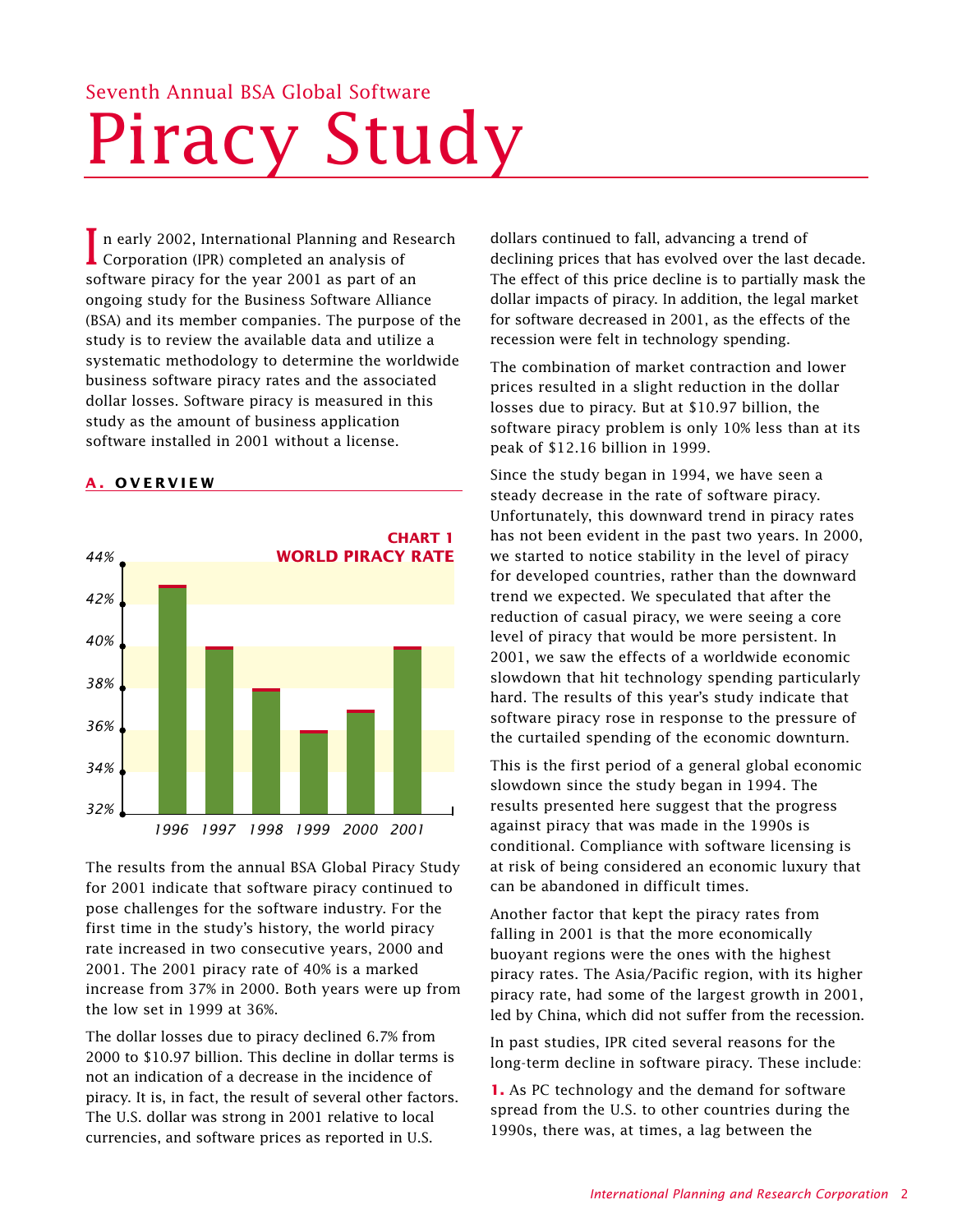demand for software and the effective distribution of legal software. This led to cases of piracy as an expedient way to use PCs. The software industry has worked hard to have a legitimate sales presence in every country, making legal software sales and support easier to obtain.

**2.** Software companies have increased the availability of user support for their products outside of the U.S. This increased user support has promoted the purchase of legal software.

**3.** Prices for original software have declined over the past decade, making the benefits of original software more compelling against the risks of software piracy.

**4.** BSA and other organizations have promoted the need to purchase legal versions of software and the importance of intellectual property rights. This has included high-profile legal actions against companies using illegal software.

**5.** In an increasingly global marketplace, a company's risk of being caught using illegal software extends beyond the legal implications and includes their business practices and credibility.

**6.** Efforts to increase government cooperation to provide legal protection for intellectual property and to criminalize software piracy have also assisted in stemming the growth of piracy.

North America and Western Europe experienced smaller dollar losses in 2001 compared to 2000, as a combination of the lack of growth and lower prices for software reduced the dollar losses due to piracy. Dollar losses in Asia/Pacific and Eastern Europe increased, as each region was relatively less affected by the economic slowdown and software piracy continued its historically high levels. Dollar losses rose in the Asia/Pacific region to over \$4.7 billion for the first time. Asia/Pacific is now far and away the region with the highest dollar losses. Western Europe was second with \$2.7 billion in losses. North America was third with \$2 billion in losses.

There were no significant shifts in piracy in 2001. Eastern Europe, at 67%, was once again the region with the highest piracy rate. Eastern Europe has been the region with the highest piracy rate in every study since 1994. Latin America was again the region with the second highest piracy rate at 57%, ahead of the Middle East and Africa at 52% and Asia/Pacific at 54%.

The North American region continued to be the area with the lowest piracy rate at 26%, a slight increase



**CHART 2**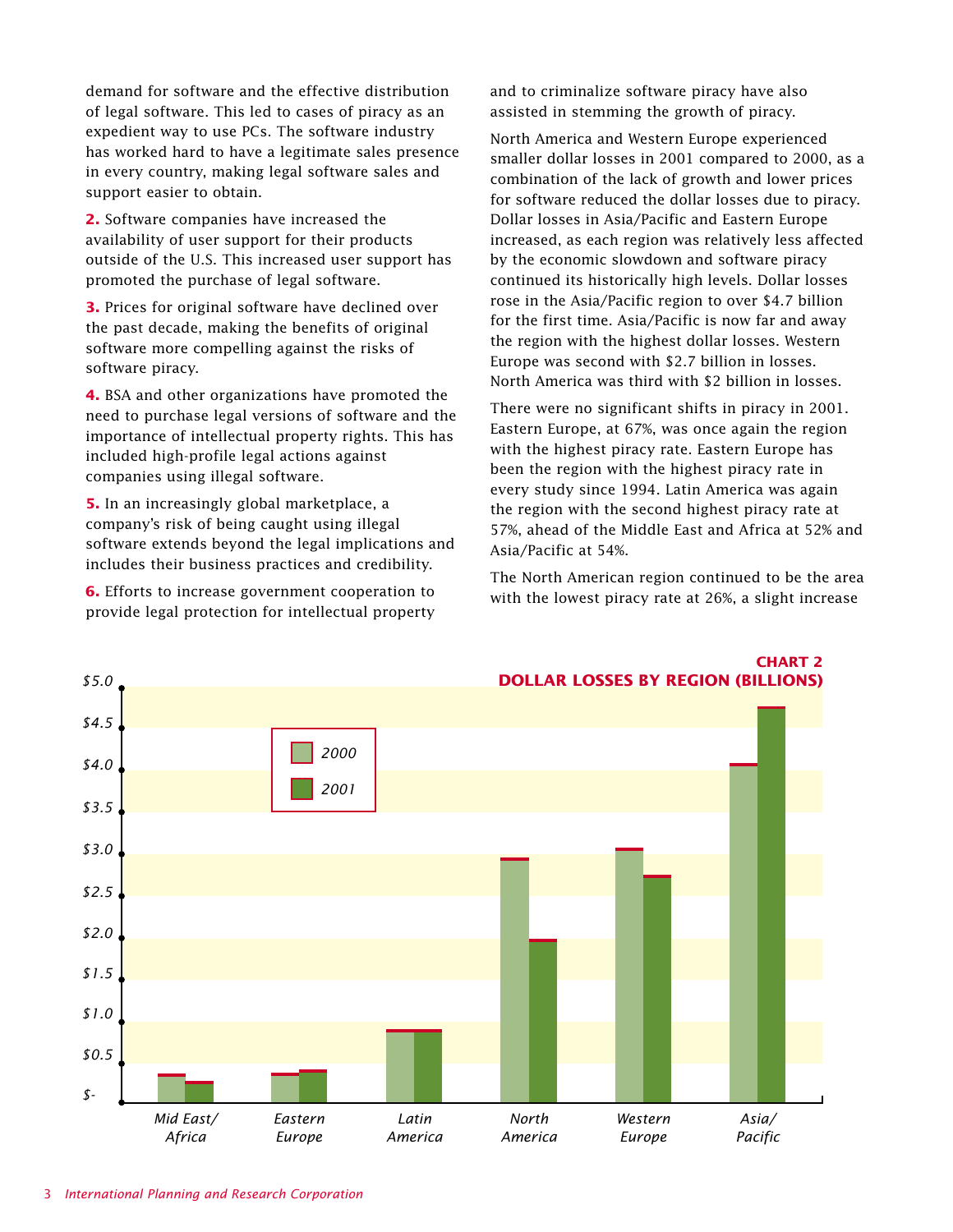

over 2000. Western Europe continued as the region with the second lowest piracy rate at 37%. Only the Middle East had a reduction in the rate of piracy, declining from 57% in 2000 to 51% in 2001.

The Asia/Pacific region increased its rate of piracy to 54%, the highest level since 1996. This unfortunate trend, combined with the growing importance of the Asia/Pacific region, helped make it the region with the largest dollar losses due to piracy.

#### **B . THE TOP OFFENDERS**

25 Countries with the Highest Software Piracy Rates

|                   | 2000 | 2001 |
|-------------------|------|------|
| Vietnam           | 97%  | 94%  |
| China             | 94%  | 92%  |
| Indonesia         | 89%  | 88%  |
| Ukraine/Other CIS | 89%  | 87%  |
| Russia            | 88%  | 87%  |
| Pakistan          | 83%  | 83%  |
| Lebanon           | 83%  | 79%  |
| Qatar             | 81%  | 78%  |
| Nicaragua         | 78%  | 78%  |
| <b>Bolivia</b>    | 81%  | 77%  |
| Thailand          | 79%  | 77%  |
| <b>Bahrain</b>    | 80%  | 77%  |
| Oman              | 78%  | 77%  |
| Kenya             | 67%  | 77%  |
| Kuwait            | 80%  | 76%  |
| <b>Bulgaria</b>   | 78%  | 75%  |
| Romania           | 77%  | 75%  |
| El Salvador       | 79%  | 73%  |
| Guatemala         | 77%  | 73%  |
| Paraguay          | 76%  | 72%  |
| Nigeria           | 67%  | 71%  |
| Malaysia          | 66%  | 70%  |
| India             | 63%  | 70%  |
| Zimbabwe          | 59%  | 68%  |
| Honduras          | 68%  | 68%  |

#### **WESTERN EUROPE**

Greece remained the country in Western Europe with the highest piracy rate at 64%. Denmark at 26% and the United Kingdom at 25% were the two countries with the lowest piracy rates.

Several countries in Western Europe had higher piracy rates in 2001 compared to 2000, including two of the largest markets, France and Germany.

#### **EASTERN EUROPE**

Russia and the Ukraine/Other CIS countries continued to have the highest piracy rates in Eastern Europe with 87%.

Poland, the third largest country in the region, reduced its piracy rate slightly to 53%. The Czech Republic continued to have the lowest piracy rate with 43%.

#### **NORTH AMERICA**

Both the United States and Canada experienced continued piracy, with the U.S. at 25%, up from 24% in 2000, but still the lowest of all countries worldwide. The piracy rate in Canada remained the same at 38%.

#### **LATIN AMERICA**

Latin America experienced a small decline in the average piracy rate. The piracy rates in Brazil and Mexico, the two largest economies in the region, fell to 56% and 55%, respectively. The piracy rate in Argentina, the third largest economy in the region, grew to 62%.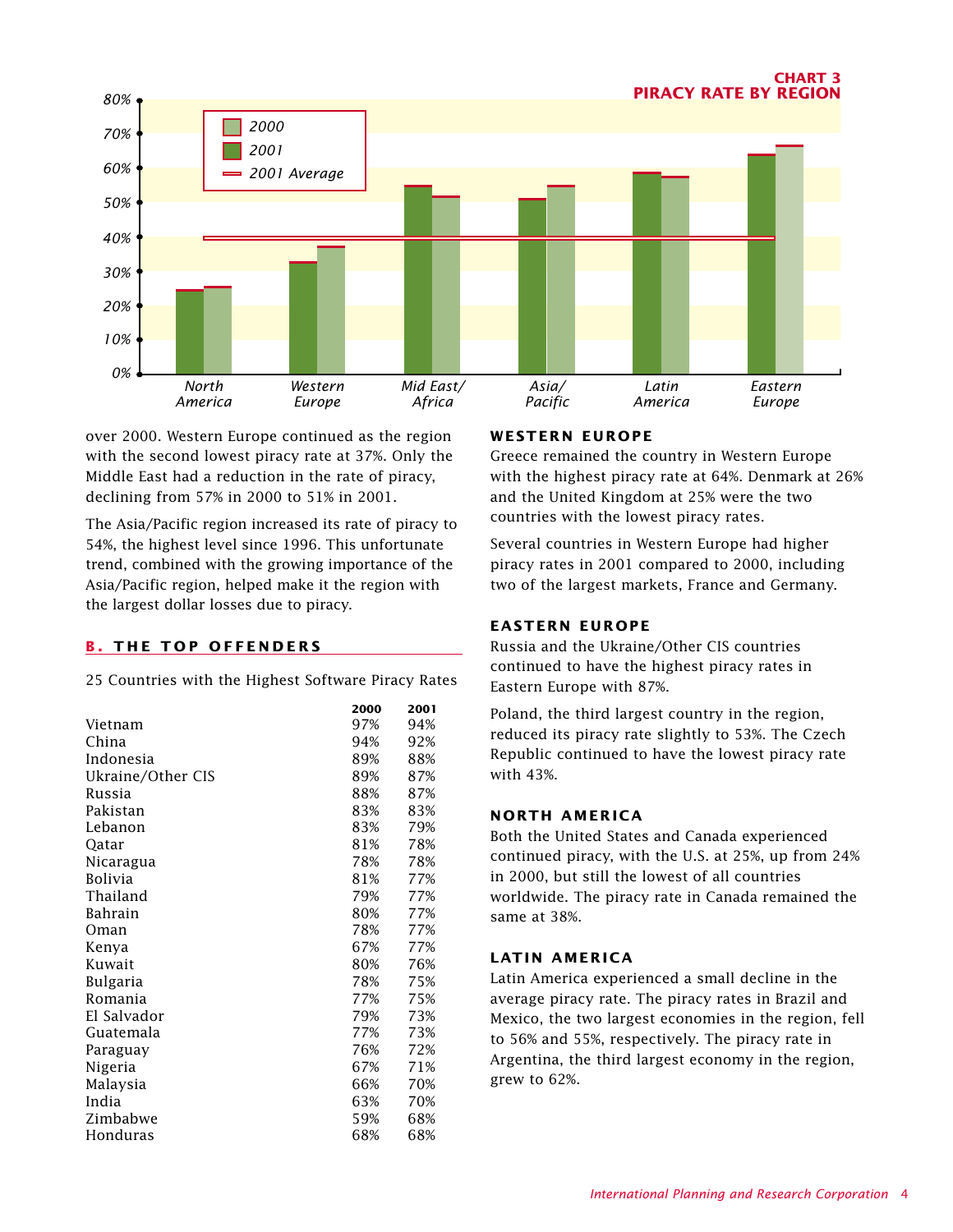#### **C . ALLOCATION OF LOSSES**

Puerto Rico had the lowest piracy rate in Latin America, at 47%, followed by Chile at 51%. Nicaragua was the country with the highest piracy rate, at 78%.

#### **ASIA/PACIFIC**

Several large countries in Asia experienced increases in their piracy rates. Malaysia and India experienced rate increases, now 70% for both countries. The Philippines' rate increased to 63%.

Most other countries showed small changes in their piracy rates. Indonesia had a 88% piracy rate, down from 89% in 2000. Japan held steady with a 37% piracy rate. Australia had a 27% piracy rate, down from 33% in 2000.

New Zealand, with a 26% piracy rate, continued as the country with the lowest piracy rate in the Asia/Pacific region. Vietnam, with a piracy rate at 94%, continued as the country with the highest piracy rate in the region. China, with 92%, followed as the country with the second highest piracy rate.

#### **MIDDLE EAST**

The three largest economies in the Middle East, Turkey, Israel, and Saudi Arabia, each saw a decrease in the piracy rate, with Turkey dropping the most, from 63% in 2000 to 58% in 2001. Israel, with a 40% piracy rate, was the country with the lowest piracy rate in the region. Lebanon, Qatar, and Bahrain had the three highest piracy rates in the region, at 79%, 78%, and 77% respectively.

#### **AFRICA**

Africa saw a small increase in the piracy rate, from 52% in 2000 to 53% in 2001. South Africa, the largest economy in the region, had the lowest piracy rate, at 38%. Kenya with 77% and Nigeria with 71% were the two countries in the region with the highest piracy rate.

### **DOLLAR LOSSES BY REGION, 2001**

**CHART 4**



As Chart 4 shows, the regions with the highest dollar losses in 2001 were Asia/Pacific, Western Europe, and North America. These regions have the largest economies and correspondingly, the largest PC and software markets. In Western Europe and North America, the relatively low piracy rates still translate into large dollar losses. The Asia/Pacific region, where the piracy rate is substantially higher than North America or Western Europe, made up 43% of the world losses due to piracy.

In the U.S., the piracy rate declined to 25% in 2001, from 31% in 1994. This is the lowest rate of any country, but still represents a dollar loss of \$1.8 billion. Japan's 37% piracy rate resulted in the second largest dollar losses in 2001 at \$1.7 billion. China, which historically has had some of the highest piracy rates in the world and is still among the highest with 92%, has the third largest losses with just under \$1.7 billion.

In Western Europe, Germany and France had the highest dollar losses with \$681 million and \$527 million, respectively. Italy was third with \$468 million in dollar losses.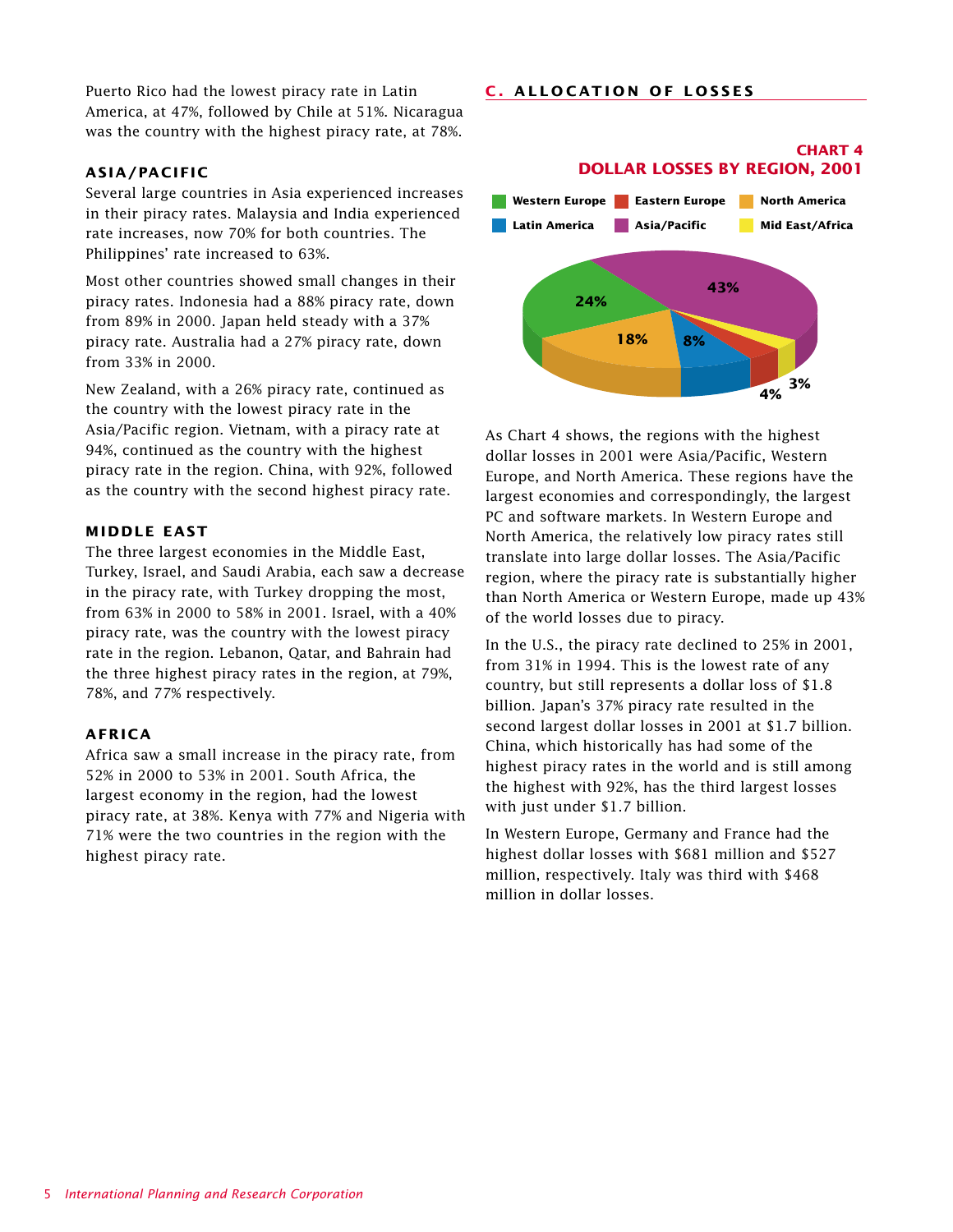#### **D . 2001 BSA P IRACY STUDY RESULTS**

|                                |            | <b>Piracy Rates</b> |            |                               |            |            | Retail Software Revenue Lost to Piracy (1000) |                          |                                   |                          |                          |                          |
|--------------------------------|------------|---------------------|------------|-------------------------------|------------|------------|-----------------------------------------------|--------------------------|-----------------------------------|--------------------------|--------------------------|--------------------------|
|                                |            |                     |            | 1996 1997 1998 1999 2000 2001 |            |            | 1996                                          | 1997                     | 1998                              | 1999                     | 2000                     | 2001                     |
| <b>WESTERN EUROPE</b>          |            |                     |            |                               |            |            |                                               |                          |                                   |                          |                          |                          |
| Austria                        | 43%        | 40%                 | 38%        | 36%                           | 37%        | 33%        | \$50,267                                      | \$41,620                 | \$51,164                          | \$66,929                 | \$70,748                 | \$42,340                 |
| Belgium/Luxembourg             | 38%        | 36%                 | 35%        | 36%                           | 33%        | 33%        | \$49,197                                      | \$51,485                 | \$53,401                          | \$77,372                 | \$53,767                 | \$45,024                 |
| Denmark                        | 35%        | 32%                 | 31%        | 29%                           | 26%        | 26%        | \$37,531                                      | \$45,787                 | \$42,069                          | \$59,184                 | \$40,076                 | \$30,183                 |
| Finland                        | 41%        | 38%                 | 32%        | 30%                           | 29%        | 27%        | \$36,335                                      | \$37,754                 | \$36,126                          | \$50,594                 | \$39,135                 | \$24,206                 |
| France                         | 45%        | 44%                 | 43%        | 39%                           | 40%        | 46%        | \$411,966                                     | \$407,900                | \$425,205                         | \$548,408                | \$480,604                | \$527,472                |
| Germany                        | 36%        | 33%                 | 28%        | 27%                           | 28%        | 34%        | \$497,950                                     | \$508,884                | \$479,367                         | \$652,379                | \$635,264                | \$681,607                |
| Greece                         | 78%        | 73%                 | 74%        | 71%                           | 66%        | 64%        | \$45,802                                      | \$44,546                 | \$55,385                          | \$67,708                 | \$61,542                 | \$61,412                 |
| Ireland                        | 70%        | 65%                 | 56%        | 51%                           | 41%        | 42%        | \$45,650                                      | \$46,847                 | \$60,986                          | \$117,892                | \$77,399                 | \$39,137                 |
| Italy                          | 55%        | 43%                 | 45%        | 44%                           | 46%        | 45%        | \$340,784                                     | \$271,714                | \$356,879                         | \$421,434                | \$421,942                | \$468,187                |
| Netherlands                    | 53%        | 48%                 | 45%        | 44%                           | 40%        | 39%        | \$221,144                                     | \$195,098                | \$195,778                         | \$264,400                | \$227,595                | \$160,703                |
| Norway                         | 54%        | 46%                 | 40%        | 37%                           | 35%        | 34%        | \$103,852                                     | \$104,337                | \$72,452                          | \$87,568                 | \$64,292                 | \$37,613                 |
| Portugal                       | 53%        | 51%                 | 43%        | 47%                           | 42%        | 43%        | \$36,183                                      | \$40,991                 | \$36,109                          | \$49,920                 | \$23,609                 | \$25,416                 |
| Spain                          | 65%        | 59%                 | 57%        | 53%                           | 51%        | 49%        | \$148,823                                     | \$167,288                | \$235,100                         | \$247,650                | \$168,514                | \$107,490                |
| Sweden                         | 47%        | 43%                 | 38%        | 35%                           | 35%        | 31%        | \$112,498                                     | \$127,051                | \$119,073                         | \$131,358                | \$92,889                 | \$49,929                 |
| Switzerland                    | 43%        | 39%                 | 33%        | 33%                           | 34%        | 33%        | \$99,545                                      | \$92,898                 | \$76,471                          | \$107,068                | \$91,093                 | \$68,501                 |
| UK                             | 34%        | 31%                 | 29%        | 26%                           | 26%        | 25%        | \$337,344                                     | \$334,527                | \$464,771                         | \$679,506                | \$530,787                | \$290,666                |
| <b>TOTAL W. EUROPE</b>         | 43%        | 39%                 | 36%        | 34%                           | 34%        | 37%        | \$2,574,871                                   | \$2,518,726              | \$2,760,337                       | \$3,629,371              | \$3,079,256              | \$2,659,886              |
| <b>EASTERN EUROPE</b>          |            |                     |            |                               |            |            |                                               |                          |                                   |                          |                          |                          |
| Bulgaria                       | 98%        | 93%                 | 90%        | 80%                           | 78%        | 75%        | \$9,594                                       | \$13,171                 | \$17,746                          | \$11,245                 | \$10,019                 | \$10,282                 |
| Croatia                        | 79%        | 69%                 | 64%        | 60%                           | 63%        | 67%        | \$7,715                                       | \$7,569                  | \$10,373                          | \$4,061                  | \$8,384                  | \$12,570                 |
| Czech Rep.                     | 53%        | 52%                 | 45%        | 42%                           | 43%        | 43%        | \$69,212                                      | \$51,972                 | \$43,261                          | \$36,897                 | \$44,674                 | \$34,434                 |
| Estonia                        | n/a        | n/a                 | n/a        | n/a                           | n/a        | 53%        | n/a                                           | n/a                      | n/a                               | n/a                      | n/a                      | \$4,244                  |
| Hungary                        | 69%        | 58%                 | 57%        | 52%                           | 51%        | 48%        | \$42,987                                      | \$25,488                 | \$38,465                          | \$37,262                 | \$41,252                 | \$26,631                 |
| Latvia                         | n/a        | n/a                 | n/a        | n/a                           | n/a        | 59%        | n/a                                           | n/a                      | n/a                               | n/a                      | n/a                      | \$5,869                  |
| Lithuania                      | n/a        | n/a                 | n/a        | n/a                           | n/a        | 56%        | n/a                                           | n/a                      | n/a                               | n/a                      | n/a                      | \$4,843                  |
| Poland                         | 71%        | 61%                 | 61%        | 60%                           | 54%        | 53%        | \$169,202                                     | \$107,625                | \$142,484                         | \$164,914                | \$103,531                | \$96,063                 |
| Romania                        | 86%        | 84%                 | 86%        | 81%                           | 77%        | 75%        | \$8,380                                       | \$15,297                 | \$21,530                          | \$12,132                 | \$20,918                 | \$19,305                 |
| Russia                         | 91%        | 89%                 | 92%        | 89%                           | 88%        | 87%        | \$383,304                                     | \$251,837                | \$273,055                         | \$165,515                | \$108,983                | \$119,817                |
| Slovakia                       | 56%        | 58%                 | 50%        | 46%                           | 45%        | 46%        | \$14,055                                      | \$17,018                 | \$11,241                          | \$9,653                  | \$6,866                  | \$10,377                 |
| Slovenia                       | 91%        | 76%                 | 73%        | 70%                           | 61%        | 60%        | \$8,666                                       | \$9,198                  | \$12,223                          | \$10,366                 | \$11,743                 | \$19,716                 |
| Ukraine/Other CIS              | 95%        | 92%                 | 93%        | 90%                           | 89%        | 87%        | \$49,469                                      | \$44,276                 | \$47,477                          | \$43,520                 | \$29,700                 | \$58,434                 |
| Other Eastern Europe           | 72%        | 61%                 | 56%        | 52%                           | 52%        | 63%        | \$19,924                                      | \$17,905                 | \$22,160                          | \$9,647                  | \$18,422                 | \$12,041                 |
| <b>TOTAL E. EUROPE</b>         | 80%        | 77%                 | 76%        | 70%                           | 63%        | 67%        | \$782,508                                     | \$561,356                | \$640,015                         | \$505,213                | \$404,491                | \$434,627                |
|                                |            |                     |            |                               |            |            |                                               |                          |                                   |                          |                          |                          |
| <b>NORTH AMERICA</b><br>US     | 27%        | 27%                 | 25%        | 25%                           | 24%        | 25%        |                                               |                          |                                   |                          |                          |                          |
| Canada                         | 42%        | 39%                 | 40%        | 41%                           | 38%        | 38%        | \$2,360,934<br>\$357,316                      | \$2,779,673<br>\$294,593 | \$2,875,185<br>\$320,636          | \$3,191,111<br>\$440,101 | \$2,632,438<br>\$304,999 | \$1,807,709<br>\$189,299 |
| <b>TOTAL US/CANADA</b>         | 28%        | 28%                 | 26%        | 26%                           | 25%        | 26%        | \$2,718,251                                   | \$3,074,266              | \$3,195,821                       | \$3,631,212              | \$2,937,437              | \$1,997,008              |
| <b>LATIN AMERICA</b>           |            |                     |            |                               |            |            |                                               |                          |                                   |                          |                          |                          |
|                                |            |                     |            |                               |            |            | \$122,389                                     |                          |                                   |                          |                          | \$90,626                 |
| Argentina                      | 71%<br>89% | 65%<br>88%          | 62%<br>87% | 62%<br>85%                    | 58%        | 62%<br>77% |                                               | \$105,194                | \$123,786                         | \$192,001                | \$114,403                | \$5,973                  |
| Bolivia                        |            |                     |            |                               | 81%<br>58% |            | \$3,527                                       | \$3,853<br>\$394,994     | \$4,898                           | \$5,059                  | \$3,470                  |                          |
| Brazil<br>Chile                | 68%<br>62% | 62%<br>56%          | 61%        | 58%<br>51%                    | 49%        | 56%        | \$356,370                                     | \$33,147                 | \$366,688                         | \$392,031                | \$325,617                | \$346,961<br>\$59,445    |
| Colombia                       | 66%        | 62%                 | 53%<br>60% | 58%                           | 53%        | 51%<br>52% | \$39,960<br>\$85,920                          | \$65,085                 | \$39,451<br>\$83,615              | \$58,479<br>\$61,843     | \$40,726<br>\$40,924     | \$24,280                 |
| Costa Rica                     | 82%        | 74%                 | 72%        | 71%                           | 68%        | 64%        | \$6,735                                       | \$7,064                  | \$8,392                           | \$11,545                 | \$18,344                 | \$8,662                  |
| Dominican Republic             | 80%        | 76%                 | 73%        | 72%                           | 68%        | 64%        | \$5,473                                       | \$7,647                  | \$9,019                           | \$15,267                 | \$8,206                  | \$5,083                  |
| Ecuador                        | 80%        | 75%                 | 73%        | 71%                           | 65%        | 62%        | \$12,852                                      | \$13,236                 | \$15,619                          | \$25,142                 | \$10,125                 | \$8,481                  |
| El Salvador                    | 92%        | 89%                 | 87%        | 83%                           | 79%        | 73%        |                                               |                          |                                   | \$16,697                 | \$11,944                 |                          |
| Guatemala                      | 89%        | 86%                 | 85%        | 80%                           | 77%        | 73%        | \$11,489<br>\$8,675                           | \$10,419<br>\$7,867      | \$12,949<br>\$9,357               | \$15,580                 | \$15,115                 | \$9,337<br>\$17,429      |
| Honduras                       |            | 78%                 | 77%        | 75%                           | 68%        | 68%        |                                               |                          |                                   |                          |                          |                          |
| Mexico                         | 83%<br>67% | 62%                 | 59%        | 56%                           | 56%        | 55%        | \$3,918<br>\$105,909                          | \$3,468<br>\$133,102     | \$4,254<br>\$147,138              | \$6,280<br>\$133,964     | \$2,431<br>\$180,164     | \$4,224                  |
| Nicaragua                      | 89%        | 83%                 | 81%        | 80%                           | 78%        | 78%        | \$5,763                                       | \$5,010                  | \$6,144                           | \$6,773                  | \$2,579                  | \$181,678<br>\$3,275     |
| Panama                         |            | 72%                 | 70%        | 66%                           | 64%        |            |                                               |                          |                                   |                          |                          |                          |
|                                | 74%<br>89% | 87%                 | 85%        | 83%                           | 76%        | 61%<br>72% | \$6,434                                       | \$5,859                  | \$7,004                           | \$12,832                 | \$10,087                 | \$8,390                  |
| Paraguay<br>Peru               | 74%        | 66%                 | 64%        | 63%                           | 61%        | 60%        | \$5,408<br>\$32,437                           | \$5,029<br>\$31,017      | \$6,371<br>\$37,462               | \$8,198<br>\$27,210      | \$10,433<br>\$15,573     | \$4,273<br>\$14,453      |
| Puerto Rico                    | 50%        | 49%                 | 49%        | 48%                           | 46%        | 47%        | \$17,402                                      | \$18,826                 | \$22,874                          | \$24,956                 | \$13,766                 | \$13,375                 |
| Uruguay                        | 79%        | 74%                 | 72%        | 70%                           | 66%        | 63%        | \$16,116                                      | \$13,613                 | \$16,109                          | \$19,608                 | \$9,688                  | \$7,979                  |
| Venezuela                      | 70%        | 64%                 | 62%        | 60%                           | 58%        | 55%        | \$51,272                                      | \$54,905                 | \$68,298                          | \$56,823                 | \$20,792                 | \$32,212                 |
| Other Latin America            | 75%        | 75%                 | 72%        | 72%                           | 67%        | 65%        | \$82,518                                      | \$58,658                 | \$56,081                          | \$37,351                 | \$15,390                 | \$18,563                 |
| <b>TOTAL LATIN AMERICA 69%</b> |            | 64%                 | 62%        | 59%                           | 58%        | 57%        | \$980,568                                     |                          | \$977,994 \$1,045,506 \$1,127,639 |                          | \$869,777                | \$864,700                |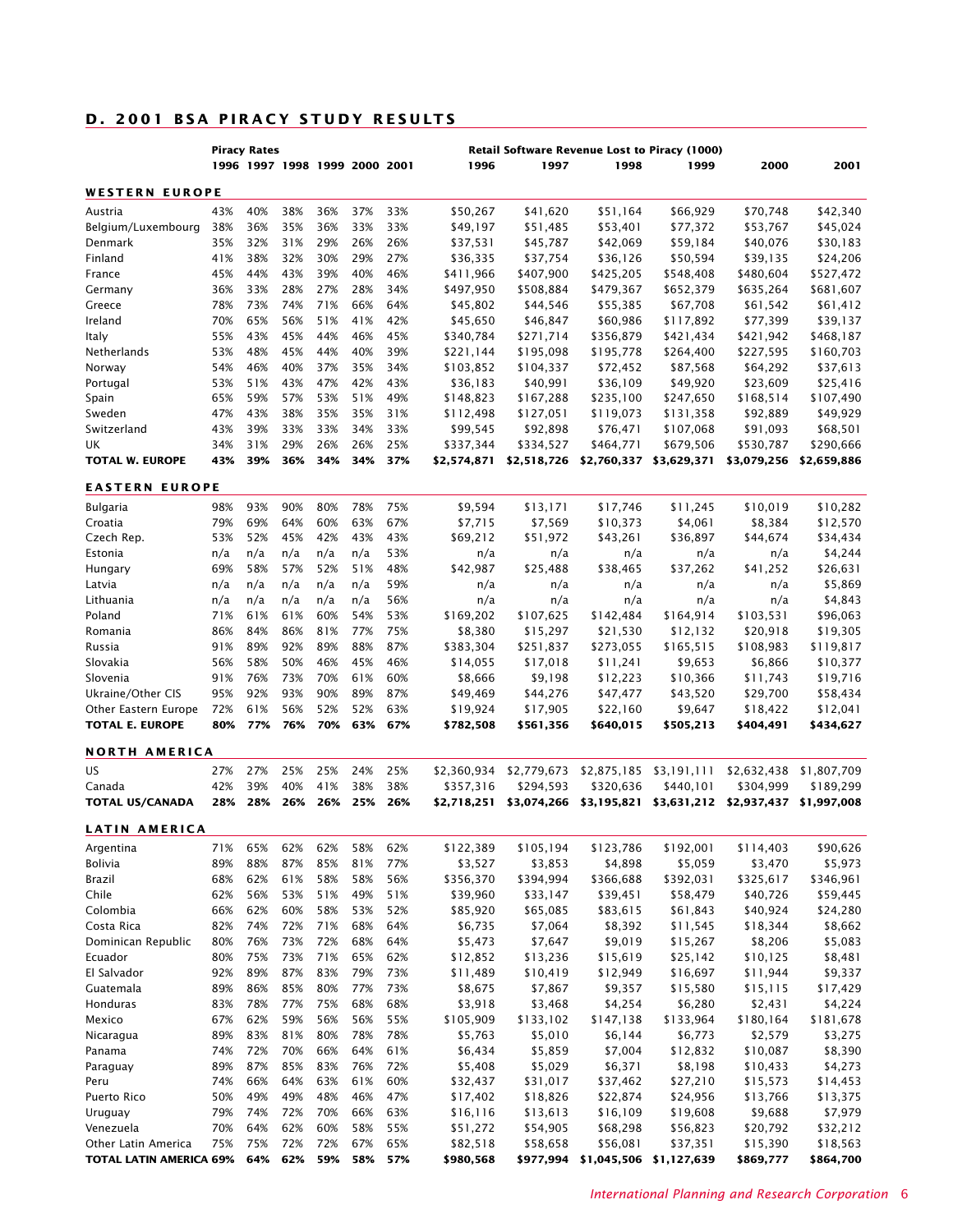|                           |            | <b>Piracy Rates</b> |                               |            |                |     | <b>Retail Software Revenue Lost to Piracy (1000)</b> |                       |                                                                  |                       |                       |                     |
|---------------------------|------------|---------------------|-------------------------------|------------|----------------|-----|------------------------------------------------------|-----------------------|------------------------------------------------------------------|-----------------------|-----------------------|---------------------|
|                           |            |                     | 1996 1997 1998 1999 2000 2001 |            |                |     | 1996                                                 | 1997                  | 1998                                                             | 1999                  | 2000                  | 2001                |
| ASIA/PACIFIC              |            |                     |                               |            |                |     |                                                      |                       |                                                                  |                       |                       |                     |
| Australia                 | 32%        | 32%                 | 33%                           | 32%        | 33%            | 27% | \$128,267                                            | \$129,414             | \$192,237                                                        | \$150,390             | \$132,533             | \$91,011            |
| China                     | 96%        | 96%                 | 95%                           | 91%        | 94%            | 92% | \$703,839                                            | \$1,449,454           | \$1,193,386                                                      | \$645,480             | \$1,124,395           | \$1,662,404         |
| Hong Kong                 | 64%        | 67%                 | 59%                           | 56%        | 57%            | 53% | \$129,109                                            | \$122,169             | \$88,627                                                         | \$110,190             | \$86,195              | \$164,040           |
| India                     | 79%        | 69%                 | 65%                           | 61%        | 63%            | 70% | \$255,344                                            | \$184,664             | \$197,333                                                        | \$214,557             | \$239,629             | \$365,318           |
| Indonesia                 | 97%        | 93%                 | 92%                           | 85%        | 89%            | 88% | \$197,313                                            | \$193,275             | \$58,756                                                         | \$42,106              | \$69,991              | \$79,463            |
| Japan                     | 41%        | 32%                 | 31%                           | 31%        | 37%            | 37% | \$1,190,323                                          | \$752,598             | \$596,910                                                        | \$975,396             | \$1,666,331           | \$1,721,050         |
| Korea                     | 70%        | 67%                 | 64%                           | 50%        | 56%            | 48% | \$515,547                                            | \$582,320             | \$197,516                                                        | \$197,269             | \$302,938             | \$186,574           |
| Malaysia                  | 80%        | 70%                 | 73%                           | 71%        | 66%            | 70% | \$121,488                                            | \$82,552              | \$79,268                                                         | \$84,154              | \$95,567              | \$94,544            |
| New Zealand               | 35%        | 34%                 | 32%                           | 31%        | 28%            | 26% | \$29,271                                             | \$20,284              | \$21,758                                                         | \$19,656              | \$12,373              | \$11,445            |
| Pakistan                  | 92%        | 88%                 | 86%                           | 83%        | 83%            | 83% | \$23,144                                             | \$20,395              | \$22,667                                                         | \$18,913              | \$31,379              | \$11,429            |
| Philippines               | 92%        | 83%                 | 77%                           | 70%        | 61%            | 63% | \$70,735                                             | \$49,151              | \$31,138                                                         | \$33,163              | \$27,091              | \$24,655            |
| Singapore                 | 59%        | 56%                 | 52%                           | 51%        | 50%            | 51% | \$56,553                                             | \$56,599              | \$58,262                                                         | \$61,758              | \$44,299              | \$41,802            |
| Taiwan                    | 66%        | 63%                 | 59%                           | 54%        | 53%            | 53% | \$116,980                                            | \$136,850             | \$141,274                                                        | \$122,946             | \$154,754             | \$136,735           |
| Thailand                  | 80%        | 84%                 | 82%                           | 81%        | 79%            | 77% | \$137,063                                            | \$94,404              | \$48,613                                                         | \$82,183              | \$53,082              | \$41,123            |
| Vietnam                   | 99%        | 98%                 | 97%                           | 98%        | 97%            | 94% | \$15,216                                             | \$10,132              | \$10,328                                                         | \$13,106              | \$34,938              | \$32,246            |
| Other Asia/Pacific        | 86%        | 83%                 | 74%                           | 71%        | 75%            | 70% | \$49,113                                             | \$31,974              | \$16,739                                                         | \$20,262              | \$7,566               | \$62,616            |
| <b>TOTAL ASIA/PACIFIC</b> | 55%        | 52%                 | 49%                           | 47%        | 51%            | 54% | \$3,739,304                                          | \$3,916,236           | \$2,954,812                                                      | \$2,791,531           | \$4,083,061           | \$4,726,454         |
|                           |            |                     |                               |            |                |     |                                                      |                       |                                                                  |                       |                       |                     |
| <b>MIDDLE EAST/AFRICA</b> |            |                     |                               |            |                |     |                                                      |                       |                                                                  |                       |                       |                     |
| Bahrain                   | 90%        | 89%                 | 89%                           | 82%        | 80%            | 77% | \$4,495                                              | \$3,576               | \$3,012                                                          | \$6,021               | \$4,745               | \$1,179             |
| Cyprus                    | 70%        | 68%                 | 68%                           | 67%        | 63%            | 61% | \$2,540                                              | \$1,809               | \$1,518                                                          | \$3,345               | \$2,382               | \$1,301             |
| Israel                    | 69%        | 54%                 | 48%                           | 44%        | 41%            | 40% | \$77,261                                             | \$57,060              | \$63,239                                                         | \$72,487              | \$66,256              | \$45,429            |
| Jordan                    | 83%        | 80%                 | 80%                           | 75%        | 71%            | 67% | \$2,659                                              | \$1,883               | \$1,584                                                          | \$3,276               | \$2,116               | \$1,021             |
| Kuwait                    | 89%        | 88%                 | 88%                           | 81%        | 80%            | 76% | \$10,817                                             | \$7,889               | \$6,644                                                          | \$13,200              | \$8,143               | \$5,468             |
| Lebanon                   | 88%        | 93%                 | 93%                           | 88%        | 83%            | 79% | \$1,708                                              | \$1,322               | \$1,119                                                          | \$2,059               | \$1,600               | \$1,347             |
| Malta                     | 70%        | 64%                 | 63%                           | 58%        | 56%            | 53% | \$1,956                                              | \$1,299               | \$1,090                                                          | \$2,220               | \$1,667               | \$969               |
| Mauritius                 | 88%        | 77%                 | 78%                           | 70%        | 66%            | 65% | \$1,646                                              | \$1,070               | \$902                                                            | \$1,263               | \$1,482               | \$2,085             |
| Oman                      | 95%        | 93%                 | 93%                           | 88%        | 78%            | 77% | \$7,905                                              | \$5,682               | \$4,784                                                          | \$9,780               | \$6,535               | \$3,148             |
| Qatar                     | 89%        | 87%                 | 87%                           | 80%        | 81%            | 78% | \$3,206                                              | \$2,760               | \$2,325                                                          | \$4,451               | \$3,736               | \$2,705             |
| Reunion                   | 66%        | 59%                 | 59%                           | 54%        | 49%            | 46% | \$1,860                                              | \$1,232               | \$1,036                                                          | \$1,458               | \$1,881               | \$474               |
| Saudi Arabia              | 79%        | 74%                 | 73%                           | 64%        | 59%            | 52% | \$65,192                                             | \$46,156              | \$38,768                                                         | \$39,900              | \$21,671              | \$20,013            |
| Turkey                    | 85%        | 84%                 | 87%                           | 74%        | 63%            | 58% | \$90,717                                             | \$64,306              | \$55,823                                                         | \$98,257              | \$96,472              | \$27,440            |
| <b>UAE</b>                | 50%        | 50%                 | 49%                           | 47%        | 44%            | 41% | \$6,026                                              | \$4,420               | \$3,637                                                          | \$7,624               | \$5,393               | \$7,596             |
| Other Middle East         | 73%        | 73%                 | 73%                           | 69%        | 63%            | 56% | \$7,534                                              | \$5,538               | \$4,661                                                          | \$19,103              | \$16,372              | \$17,287            |
| <b>TOTAL MIDDLE EAST</b>  | 79%        | 72%                 | 69%                           | 63%        | 57%            | 51% | \$285,522                                            | \$206,003             | \$190,139                                                        | \$284,445             | \$240,451             | \$137,463           |
| Egypt                     | 88%        | 85%                 | 85%                           | 75%        | 56%            | 58% | \$18,128                                             | \$12,890              | \$10,858                                                         | \$33,197              | \$12,232              | \$17,663            |
| Kenya                     | 77%        | 72%                 | 72%                           | 67%        | 67%            | 77% | \$443                                                | \$302                 | \$254                                                            | \$372                 | \$2,805               | \$2,684             |
| Morocco                   | 77%        | 72%                 | 72%                           | 64%        | 60%            | 61% | \$6,675                                              | \$4,559               | \$3,829                                                          | \$5,267               | \$6,045               | \$5,531             |
| Nigeria                   | 77%        | 72%                 | 72%                           | 67%        | 67%            | 71% | \$3,673                                              | \$2,509               | \$2,107                                                          | \$2,951               | \$3,247               | \$4,952             |
|                           | 49%        | 48%                 | 49%                           | 47%        | 45%            | 38% |                                                      |                       | \$94,241                                                         |                       | \$54,447              |                     |
| South Africa              |            |                     |                               |            |                |     | \$43,783                                             | \$69,833              |                                                                  | \$84,149              |                       | \$40,595            |
| Zimbabwe<br>Other Africa  | 70%<br>83% | 66%<br>71%          | 67%<br>69%                    | 63%        | 59%            | 68% | \$717                                                | \$699                 | \$810                                                            | \$845                 | \$508                 | \$1,701<br>\$74,046 |
| <b>TOTAL AFRICA</b>       | 70%        | 60%                 | 58%                           | 66%<br>56% | 62%<br>52% 53% | 69% | \$151,814<br>\$225,234                               | \$94,715<br>\$185,507 | \$77,781<br>\$189,880                                            | \$66,966<br>\$193,747 | \$56,607<br>\$135,892 | \$147,172           |
|                           |            |                     |                               |            |                |     |                                                      |                       |                                                                  |                       |                       |                     |
| <b>TOTAL MIDDLE EAST/</b> |            |                     |                               |            |                |     |                                                      |                       |                                                                  |                       |                       |                     |
| <b>AFRICA</b>             |            |                     | 74% 65% 63% 60% 55% 52%       |            |                |     | \$510,756                                            | \$391,510             | \$380,019                                                        | \$478,192             | \$376,344             | \$284,634           |
| <b>TOTAL WORLD</b>        | 43%        | 40%                 | 38%                           | 36%        | 37%            | 40% | \$11,306,258                                         |                       | \$11,440,088 \$10,976,510 \$12,163,158 \$11,750,365 \$10,967,309 |                       |                       |                     |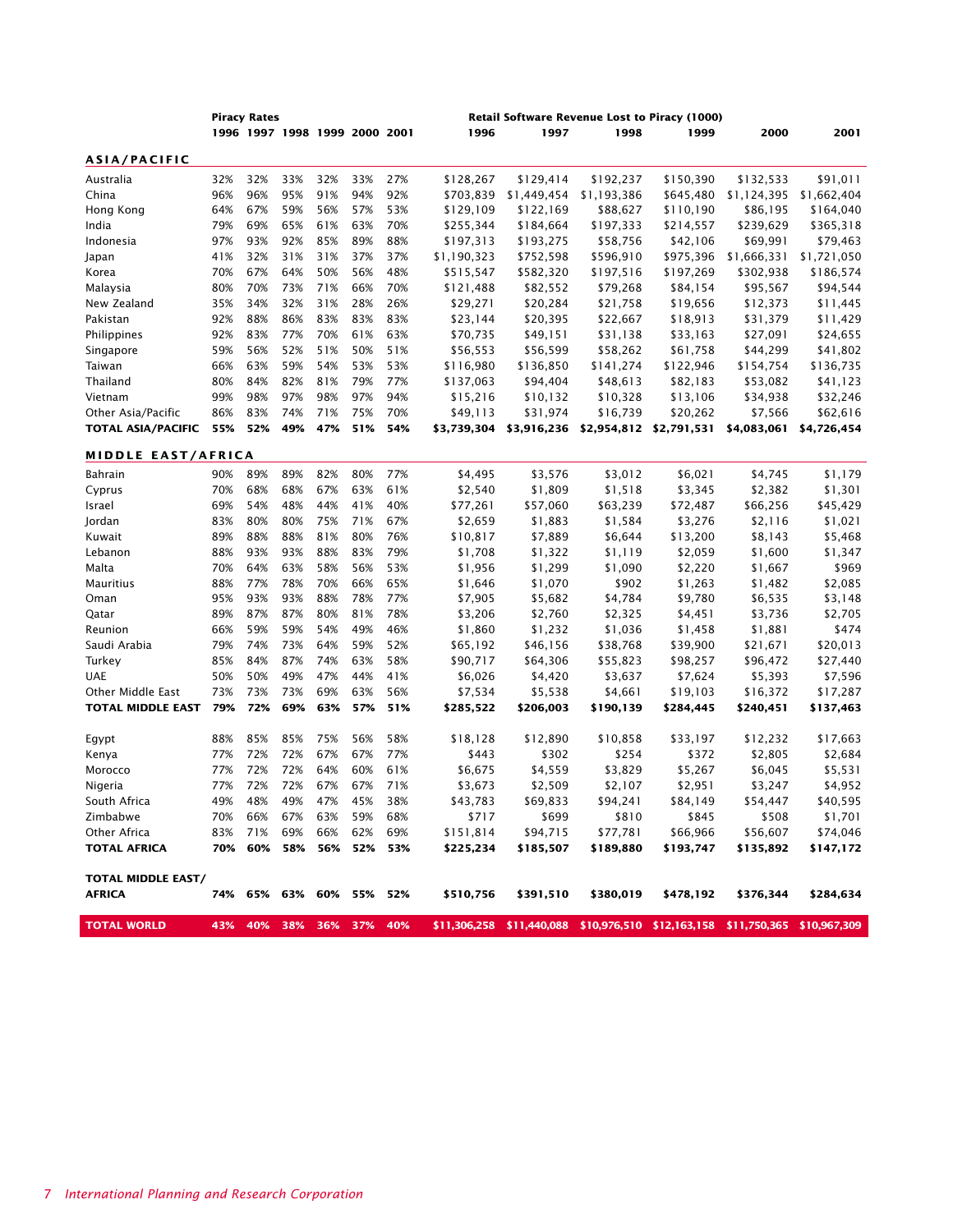#### **E . BSA GLOBAL PIRACY STUDY METHODOLOGY**

#### *Developed by International Planning and Research (IPR)*

The BSA Global Piracy Study involves the reconciliation of two sets of data, the demand for new software applications and the legal supply of new software applications. IPR developed the following method to estimate software piracy by country. This study is for the calendar year 2001.

#### **DEMAND**

PC shipments for the major countries were estimated from proprietary and confidential data supplied by BSA member companies. The data was compared and combined to form a consensus estimate, which benefited from the detailed market research available to these member companies.

To analyze demand, PC shipments were studied in two dimensions: (1) home vs. non-home segments, and (2) replacement PCs vs. new units. Splitting the PC shipments between home and non-home purchasers represented the market segments of each country. The PC shipments were also compared to the change in the installed base of existing PCs. The part of PC shipments, which represents growth of the installed base, is called "new shipments" and is separated from the "replacement shipments." Replacement shipments represent new PCs that are replacing older PCs.

IPR also developed a measure of the installed base of PCs by country compared to the number of white-collar workers. PC penetration statistics are a general measure of the level of technological acceptance within a country. The level of penetration, for a variety of reasons, varies widely from country to country. This level was then ranked and each country was assigned to one of five maturity classes.

To estimate software demand, IPR developed ratios for the amount of software installed on each PC. This was developed from market research on the U.S. market. From the Technology User Profile market research of Metafacts Inc., IPR determined the number of software applications installed per PC shipment and developed these ratios for the four shipment groups:

- 1. Home New Shipments
- 2. Non-Home New Shipments
- 3. Home Replacement Shipments
- 4. Non-Home Replacement Shipments

For each shipment group, ratios were developed for each of five maturity classes. U.S. historical trends were used to estimate the effects of earlier technological development by maturity class.

Piracy rates can vary among applications. Grouping the software applications into three tiers and using specific ratios for each tier further refined the ratios. The tiers used were General Productivity Applications, Professional Applications, and Utilities. These were chosen because they represent different target markets and price levels, and it is believed, different piracy rates.

As part of this study, software applications installed per PC shipped have been researched and estimated using these dimensions:

- 1. Home vs. Non-Home
- 2. New PCs vs. Replacement PCs
- 3. Level of Technological Development
- 4. Software Application Tier

From this work, an estimate of total installed software applications was calculated by country for each software tier. This produced a figure for total worldwide software installed in 2001, both legal and illegal.

#### **SUPPLY**

BSA member companies volunteer their proprietary shipment data to the study under non-disclosure agreements for the purpose of constructing an accurate estimate of the software industry's 2001 shipments. This data is the primary source of software shipment data.

The data was collected by country and by software application. For this study, only business software applications were used, hence, seven consumer software applications were excluded:

- 1. Recreation
- 2. Home Creativity
- 3. Home Education
- 4. Integrated
- 5. Personal Finance
- 6. Reference Software
- 7. Tax Programs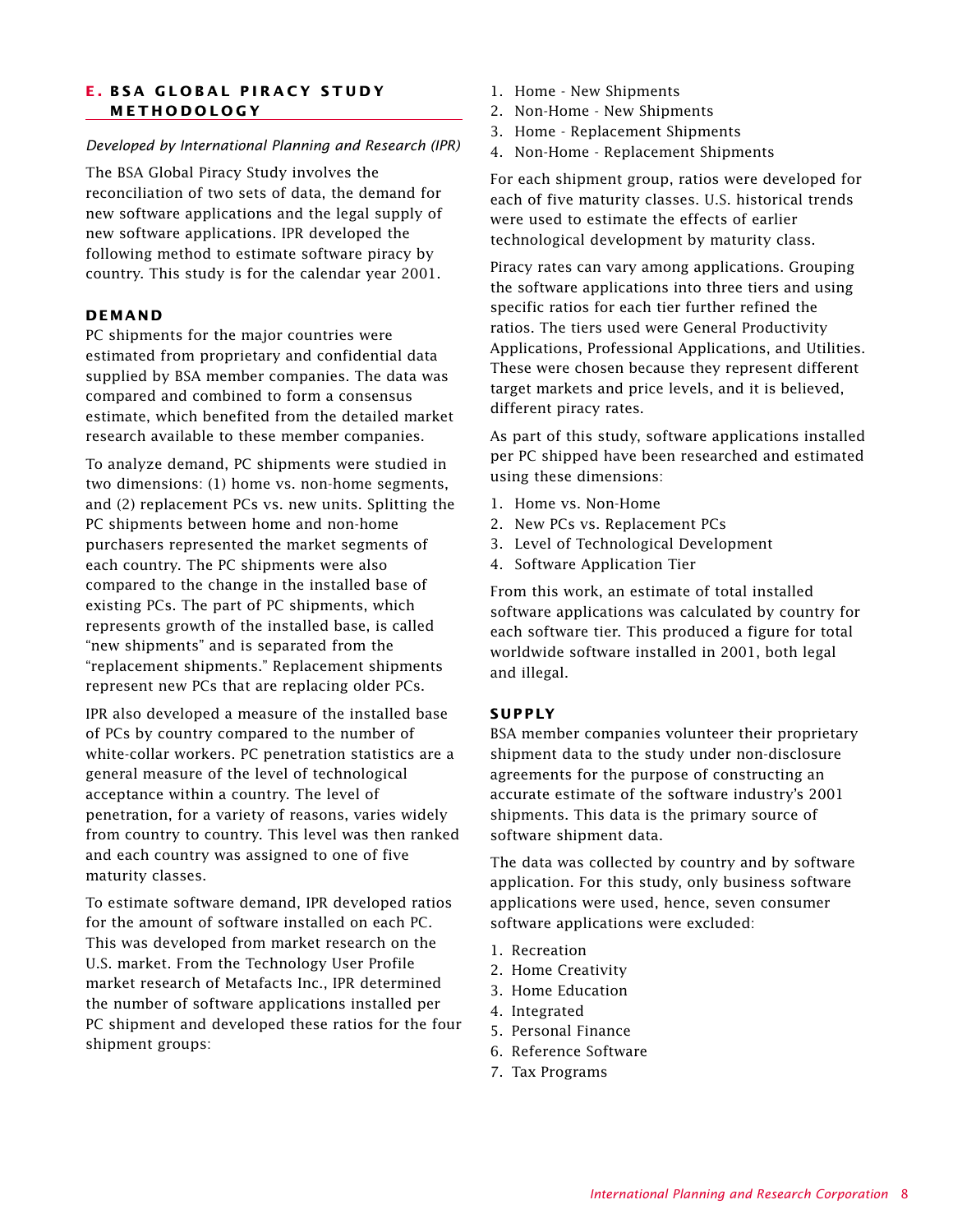The 26 business software applications are:

#### **TIER 1—General Productivity Applications**

- 1. Databases
- 2. Presentations Graphics
- 3. Project Management
- 4. Spreadsheets
- 5. Word Processors

#### **TIER 2—Professional Applications**

- 6. Accounting
- 7. C Languages
- 8. Curricular
- 9. Desktop Publishing
- 10. Other Languages
- 11. Professional Drawing and Painting
- 12. Programming Tools

#### **TIER 3—Utilities**

- 13. Application Utilities
- 14. Calendars & Scheduling
- 15. Clips
- 16. Communications
- 17. Education Administration & Productivity
- 18. Electronic Mail
- 19. Fonts
- 20. Forms
- 21. General Business
- 22. Internet Access and Tools
- 23. Personal and Business Productivity
- 24. PIM's
- 25. System Utilities
- 26. Training

The collected software shipment data represent the software shipments of most U.S. companies. To estimate the entire U.S. software shipments, IPR used an uplift factor reflecting an estimate of shipments by companies participating in the study as a percent of software shipped by all U.S. software publishers.

To estimate the entire worldwide software shipments, IPR applied a second uplift factor, based on an estimate of software shipped by U.S. companies as a percent of software shipped by all software publishers.

#### **FACTOR 1:**

**Software shipped by the companies participating in the study as a percent of software shipped by all U.S. software publishers.**

#### **FACTOR 2:**

**Software shipped by U.S. software publishers as a percent of software shipped by all software publishers.**

By applying these two factors, we are able to estimate the total legal market of software shipments for all companies.

IPR believes that certain software shipments in the data collected from participating companies are reported for one country, but the software is exported and used in another country. In order to account for this and to eliminate this effect from the piracy study as much as possible, net import estimates were developed on a country-by-country basis.

#### **PIRACY ESTIMATES**

The difference between software applications installed (demand) and software applications legally shipped (supply) equals the estimate of software applications pirated. These were calculated by country for 2001. The piracy rate was defined as the volume of software pirated as a percent of total software installed in each country.

By using the average price information from the collected data, the legal and pirated software revenue was calculated. This is a wholesale price estimate weighted by the amount of shipments within each software application category.

#### **REST OF REGION COUNTRIES**

The "rest of region" data was used to develop piracy estimates outside of the major markets. The methodology for the piracy study provides total world shipments with country information for the major countries and aggregated information for smaller countries. For these additional countries, a PC shipment estimate was acquired, either through a consensus of member company internal data or from published sources. This data was used to split apart the "rest of region" total for the countries within each region.

Wherever possible, separate software shipment data was used to split the software shipments within the "rest of region" countries. This resulted in piracy estimates that varied by country within the region.

#### **REVIEW PROCESS**

To ensure a high level of confidence, BSA member companies reviewed the results of the study and their input was used to validate and refine the study assumptions.